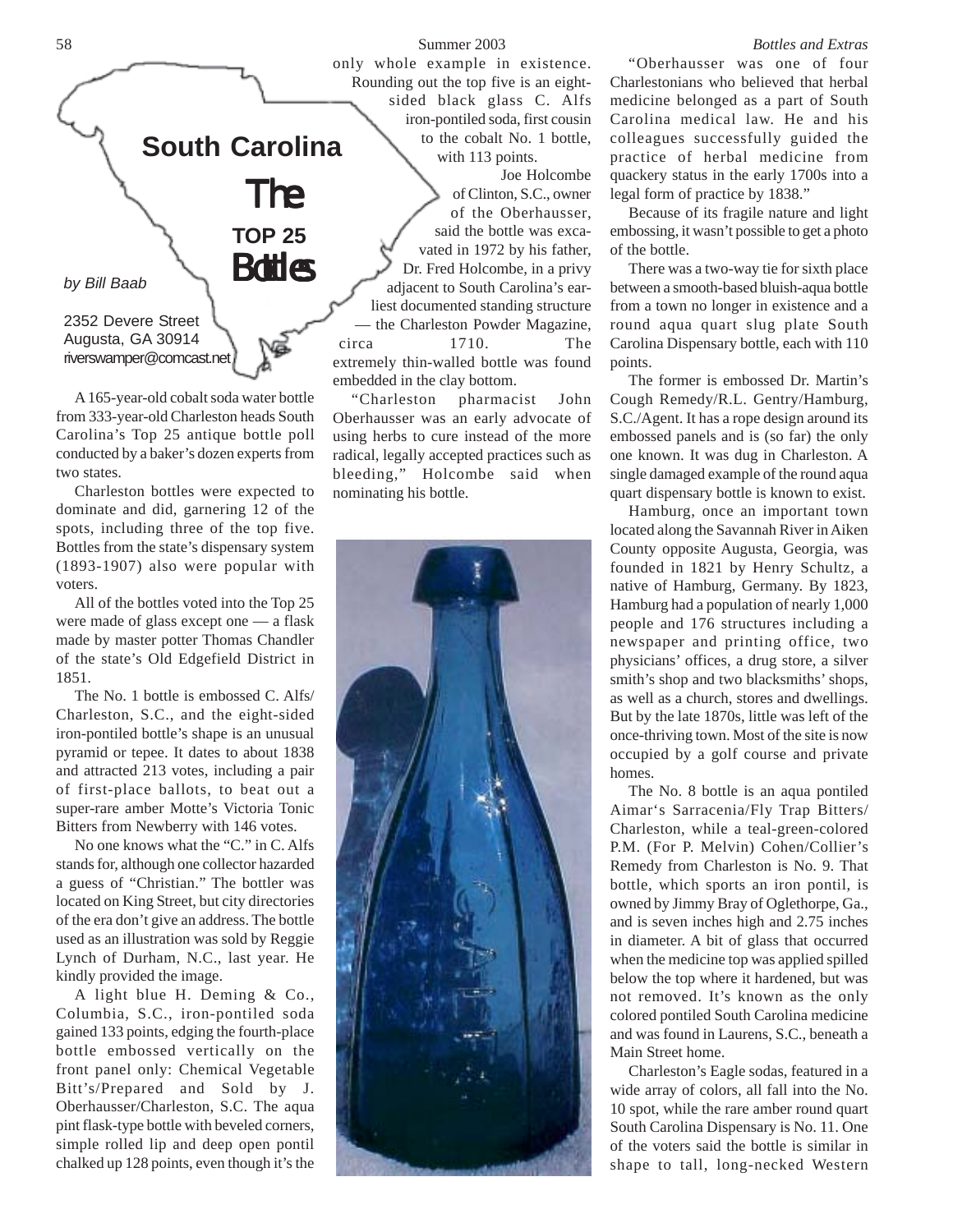

A vertically embossed, iron-pontiled H. Denning & Co. soda from Columbia is No. 3.

whiskeys.

"It's a large, beautiful piece of glass, with a big embossed palmetto tree and was made in the South by the Augusta (Ga.) Glass Works," he said. "It may be the best overall bottle to represent South Carolina." There is nothing embossed on the bottle to indicate it came from the glass works, but company records still extant note that type was manufactured there.

Another one-of-a-kind bottle seen by only a few collectors is the No. 12 openpontiled aqua bottle from Darlington C.(ourt) H.(ouse). The 7-1/2-inch tall bottle, embossed Delorme's Baume De Vie/Prepared by Charles C. Law/ Darlington C.H., is owned by a noncollector who doesn't want to sell it, much to the dismay of at least two collectors who have been after it for many years. Baume De Vie translates into Balm of Life.

Thirteenth on the list is the amber Sumter Bitters/Dowie Moise & Davis/ Wholesale Druggists/Charleston, although this writer has seen a green example that's even more scarce.

There was a three-way tie for 14th, each

bottle collecting 58 votes. Two were South Carolina Dispensary bottles — an aqua half-pint with tombstone embossing and an amber quart with an inside-the-lip screw threading. The latter also exists in a brilliant reddish-amber.

The other was South Carolina's only miniature colored bitters, an amber Bischoff's Stomach Bitters from Charleston. Just five inches in length, it may have been a sample bottle.

Another aqua pontiled Charleston medicine embossed Compound Fluid



The bluish-aqua Dr. Martin's Cough Remedy from a ghost town is No. 6.

Extract of Sarsaparilla & Queen's Delight shares No. 17 with a red Charles Clark iron pontiled soda from the port city.

The alkaline-glazed pottery flask with an applied handle inscribed B. Wren/No. 6/1851 is No. 19 all by itself. The flask was reportedly sold by its former owner to a member of the Wren family and could not be photographed. However, a color photo of it can be found on Page 59 of Crossroads in Clay, The Southern Alkaline-Glazed Stoneware Tradition, published in 1990 by the McKissick Museum at the University of South Carolina. It is out of print and no longer available from the museum.

A chocolate-amber Chaffee's Tonic Bitters from Charleston is No. 20, while the elephant-embossed D.H. Goble flask from Columbia is No. 21. A clear South Carolina Dispensary flask with a whiskey lip is No. 22, while a brilliant yellow strap-sided S.C. Dispensary flask is No. 23. Each dispensary flask is embossed with a palmetto tree.

P. Melvin Cohen appears once more in No. 24, a Cohen's Medical Depot/P.M. Cohen, M.D./Charleston medicine embossed with mortar and pestle.

No. 25 is an 8-1/2-inch tall, smoothbased amber medicine embossed W.E. Lynch/Druggist/Edgefield C.H. S.C., on one panel and Dr. W.D. Jenning's/Hepatic Or Liver Medicine on the other.

According to a plaque on a building on the square in Edgefield, William Edward Lynch founded the business in 1877. When he died in 1896, his widow continued the business until their son, Dr. William Charles Lynch, was able to take over the business early in the 20th century. He retired at the age of 87 and died in 1974.

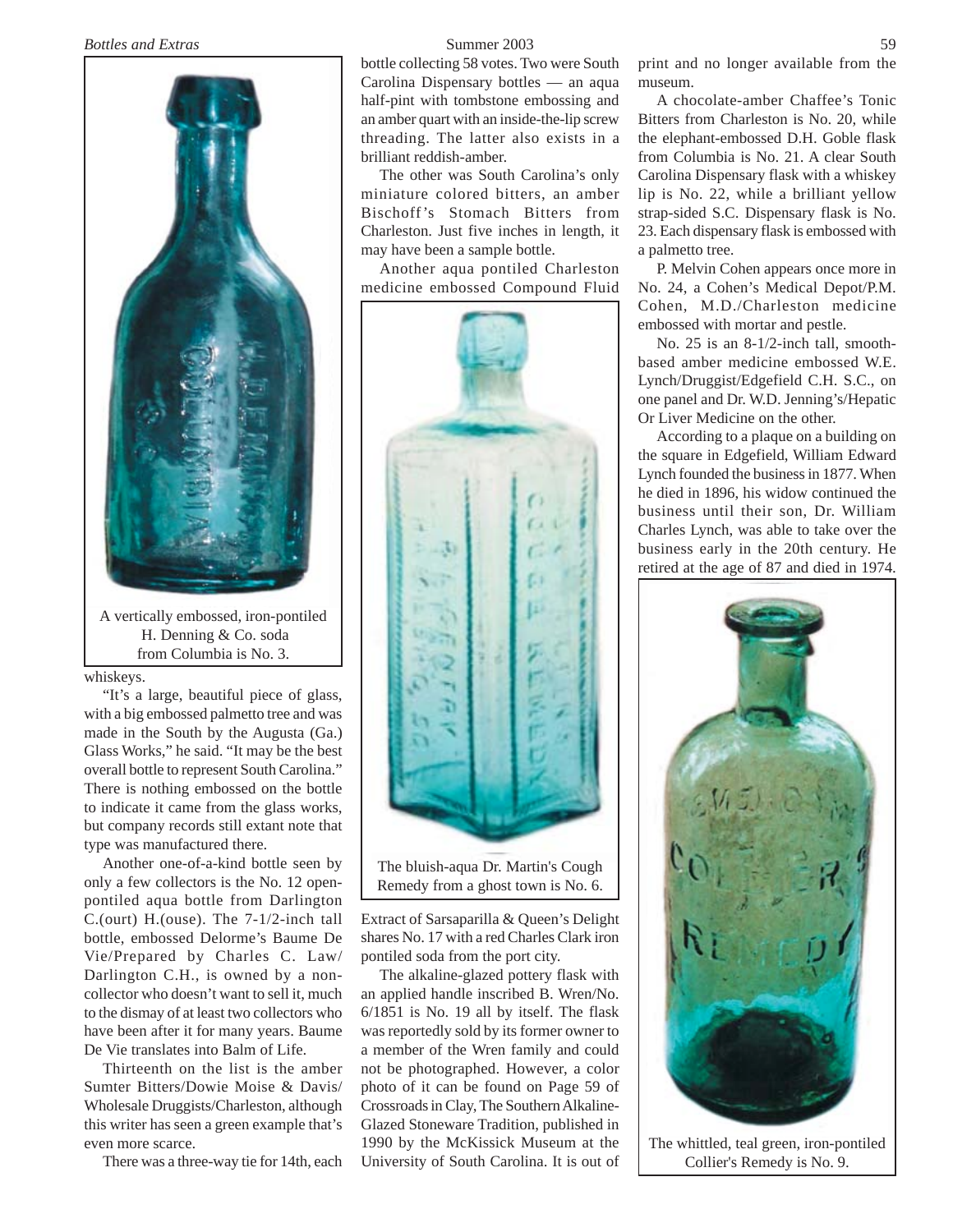

The drug store continued operation until 1969. It isn't known at this point just who Dr. Jennings was.

Only three or four examples of the bottles exist and so far is the only known embossed medicine from this well-known pottery town.

An incredible array of containers made the "also receiving votes" list, which can be found at the bottom of the Top 25 results, as well as a list of the voters.

## **Final Poll South Carolina's Top 25 Antique Bottles**

Here are South Carolina's Top 25 antique bottles following voting of a panel of experts in Georgia and South Carolina. First-place votes (listed in parentheses) are worth 25 points, second-place votes 24 points, etc.:

1. Cobalt 8-sided, pyramid-shaped C. Alfs soda, iron pontil, Charleston. (2) 213.

2. Amber Motte's Victoria Tonic Bitters, Newberry. 146.

3. Blue H. Deming & Co., vertically embossed soda, iron pontil, Columbia. 133.

4. Aqua J. Oberhausser's Chemical Vegetable Bitters, open pontil, Charleston. (2) 128.

5. Black glass 8-sided C. Alfs soda, iron pontil, Charleston. (1) 113.

6. Aqua Dr. Martin's Cough Remedy, R.L. Gentry Agent, Hamburg. 110.

6. Aqua round quart South Carolina Dispensary (in slugplate) (1). 110.

8. Aqua Aimar's Sarracenia or Fly Trap Bitters, open pontil, Charleston. 109.

9. Teal P.M. Cohen Collier's Remedy, iron pontil, Charleston. 107.

10. Eagle soda (many color variants), iron pontil, Charleston. 89.

11. Amber quart round South Carolina Dispensary. 67.

12. Aqua Darlington C.(court) H.(ouse), open pontil. 63.

13. Amber Sumter Bitters, Dowie Moise & Davis, Wholesale Druggists,

Charleston, 60. 14. Half-pint South Carolina Dispensary (tombstone embossing). 58.

14. Amber quart South Carolina Dispensary (inside screw thread). 58.



Five-inch-long Bischoff's Stomach Bitters tied for 14th place in the balloting.

14. Amber Bischoff's Stomach Bitters miniature (5 inches tall), Charleston. 58. 17. Aqua Compound Fluid Extract of Sarsaparilla & Queen's Delight, open pontil, Charleston. 53.

17. Red Charles Clark soda water, iron pontil, Charleston. 53.

19. Alkaline-glazed pottery flask (Thomas Chandler), Edgefield. (2) 50.

20. Chocolate amber Chaffee's Tonic Bitters, Charleston. 49.

21. Aqua D.H. Goble (embossed elephant) flask, Columbia, 47.

22. Clear South Carolina Dispensary Union flask, whiskey lip. 43.

23. Bright yellow strap-sided South Carolina Dispensary flask. 42.

24. Aqua P.M. Cohen Medical Depot, P.M. Cohen, M.D., open pontil, Charleston. 40. 25. Amber W.E. Lynch/Druggist/Edgefield C.H. S.C., smooth base (1). 39.

Also receiving votes were:

M.I. Krawcheck/Bottler/Newberry; stoneware canning jar attributed to Dave the Slave, Edgefield; Osteen Bottling Works, Denmark; Winnsboro Bottling Co.; H. Barry, Columbia pottery bottle; Clio Bottling Works; Star Bottling Works, Graniteville; McColl Bottling Works; Mathias Spring Bottling Plant, New Brookland; Acme Bottling Works, Bennettsville; Artesian Bottling Works, Warrenville; John Ashurst (Asher) Medicine, Southern Drug House, Charleston; W.R. Martin, Belton; Harris Lithia Soda Hutchinson, Harris Springs; Arndt Brothers Whiskey, Wines & Seegars, Spartanburg; Habernicht soda, Columbia; Walterboro Bottling Works; Buffalo Lick Ginger Ale (bottled by Charlotte Pepsi-Cola Bottling Co.), Carlisle; Palmetto Chemical, Aiken; Stoneware bottle impressed Ulysses Roumilat, No. 16 Broad St., Charleston; Piedmont Bottling Works, Kings Creek; cobalt Smith's Soda & Mineral Water, Charleston; H.F. Scaife